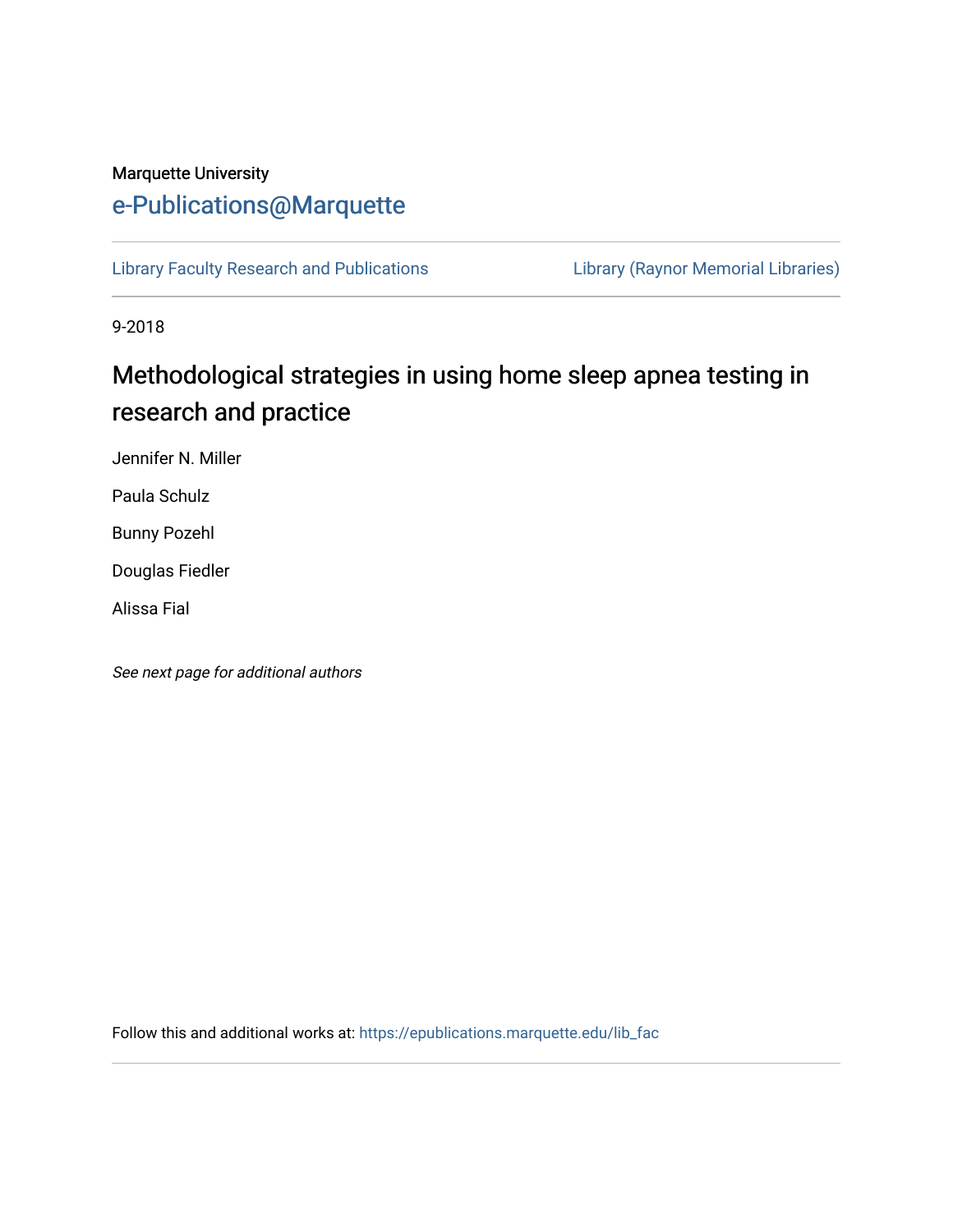#### Authors

Jennifer N. Miller, Paula Schulz, Bunny Pozehl, Douglas Fiedler, Alissa Fial, and Ann M. Berger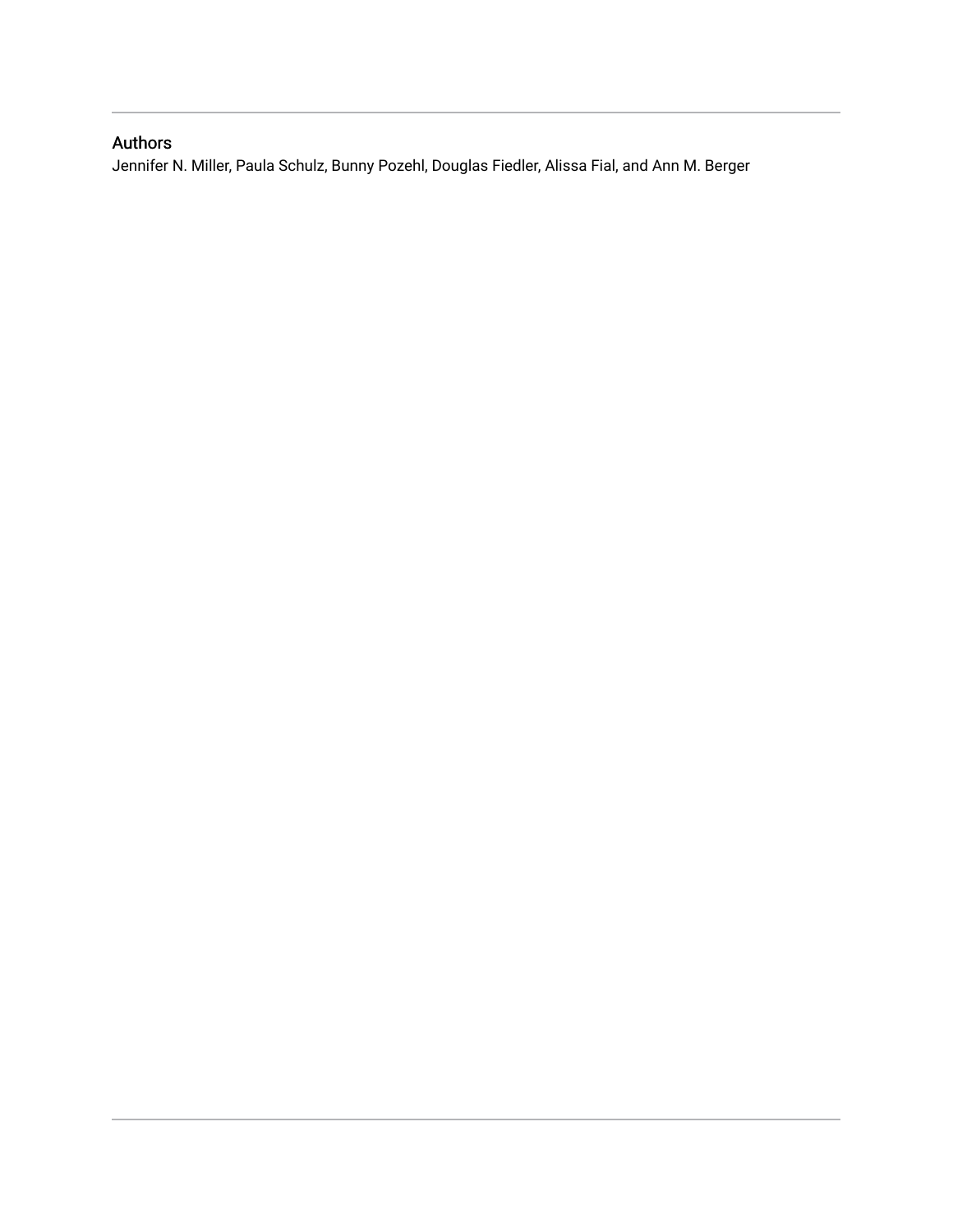**Marquette University**

# **e-Publications@Marquette**

# *Library Faculty Research and Publications*

*This paper is NOT THE PUBLISHED VERSION;* **but the author's final, peer-reviewed manuscript.** The published version may be accessed by following the link in the citation below.

*Sleeping and Breathing*, Vol. 22, No. 3 (September 2018) : 569-577. [DOI.](https://link.springer.com/article/10.1007%2Fs11325-017-1593-3) This article is © Springer and permission has been granted for this version to appear in [e-Publications@Marquette.](http://epublications.marquette.edu/) Springer does not grant permission for this article to be further copied/distributed or hosted elsewhere without the express permission from Springer.

# Methodological strategies in using home sleep apnea testing in research and practice

Jennifer N. Miller Nebraska Pulmonary Specialties, LLC, 1500 S. 48th St. #800, Lincoln, NE Paula Schulz The University of Nebraska Medical Center College of Nursing, Omaha, NE Bunny Pozehl The University of Nebraska Medical Center College of Nursing, Omaha, NE Douglas Fiedler Nebraska Pulmonary Specialties, LLC, Lincoln, NE Alissa Fial The University of Nebraska Medical Center College of Nursing, Omaha, NE Ann M. Berger The University of Nebraska Medical Center College of Nursin, Omaha, NE

# Abstract

## Purpose

Home sleep apnea testing (HSAT) has increased due to improvements in technology, accessibility, and changes in third party reimbursement requirements. Research studies using HSAT have not consistently reported procedures and methodological challenges. This paper had two objectives: (1) summarize the literature on use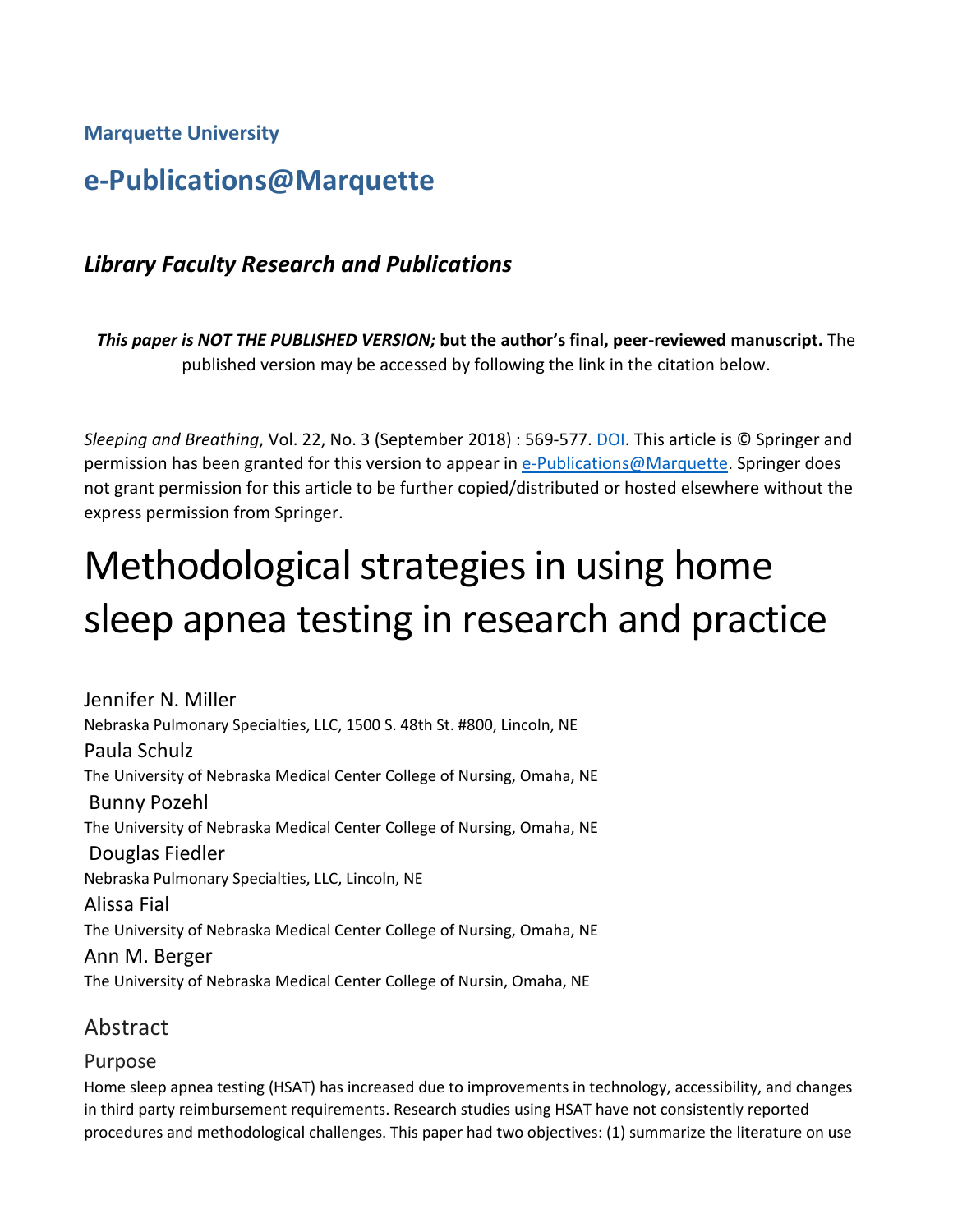of HSAT in research of adults and (2) identify methodological strategies to use in research and practice to standardize HSAT procedures and information.

## Methods

Search strategy included studies of participants undergoing sleep testing for OSA using HSAT. MEDLINE via PubMed, CINAHL, and Embase with the following search terms: "polysomnography," "home," "level III," "obstructive sleep apnea," and "out of center testing."

# Results

Research articles that met inclusion criteria ( $n = 34$ ) inconsistently reported methods and methodological challenges in terms of: (a) participant sampling; (b) instrumentation issues; (c) clinical variables; (d) data processing; and (e) patient acceptability. Ten methodological strategies were identified for adoption when using HSAT in research and practice.

# **Conclusions**

Future studies need to address the methodological challenges summarized in this paper as well as identify and report consistent HSAT procedures and information.

# Keywords

Obstructive sleep apnea . Home sleep apnea testing . Screening . Assessment . Diagnosis

# Abbreviations

AASM American Academy of Sleep Medicine AHI Apnea hypopnea index HSAT Home sleep apnea testing RDI Respiratory disturbance index ODI Oxygen desaturation index OSA Obstructive sleep apnea PSG Polysomnogram

# Introduction

Obstructive sleep apnea (OSA) in adults has been increasing in prevalence during the last two decades in the USA. The increase is attributed in part to the obesity epidemic [1]. Estimates are that moderate to severe OSA, defined as an apnea hypopnea index (AHI) ≥ 15, is present in 10% of men ages 30–49 years, 17% of men ages 50–70 years, and 9% of women ages 50–70 years. OSA contributes significantly to all-cause [2, 3] and cardiac [2] mortality. The gold standard for OSA diagnosis is level 1 testing by laboratory polysomnography (PSG). During laboratory PSG testing, surface electrodes are positioned to measure electroencephalography, muscle activity, heart and respiratory physiology, and ocular movements [4]. This type of testing is recommended in patients with co-morbid conditions such as moderate to severe pulmonary disease, neuromuscular disease, congestive heart failure, or suspected other sleep disorders (central sleep apnea, periodic limb movement disorder, insomnia, parasomnias, circadian rhythm disorders, or narcolepsy) [5]. Because of the increase in OSA prevalence, sleep laboratory and diagnostic services are in high demand and alternative methods are needed to screen and diagnose sleep disorders.

In the late 1980s, clinicians began to recognize the need for ambulatory sleep studies and focused on arterial oxygen saturation [6]. The first practice parameters for unattended home sleep apnea testing (HSAT) were released in 1994 [7] and indications for PSG testing were published in 1997 [8]. At that time, most devices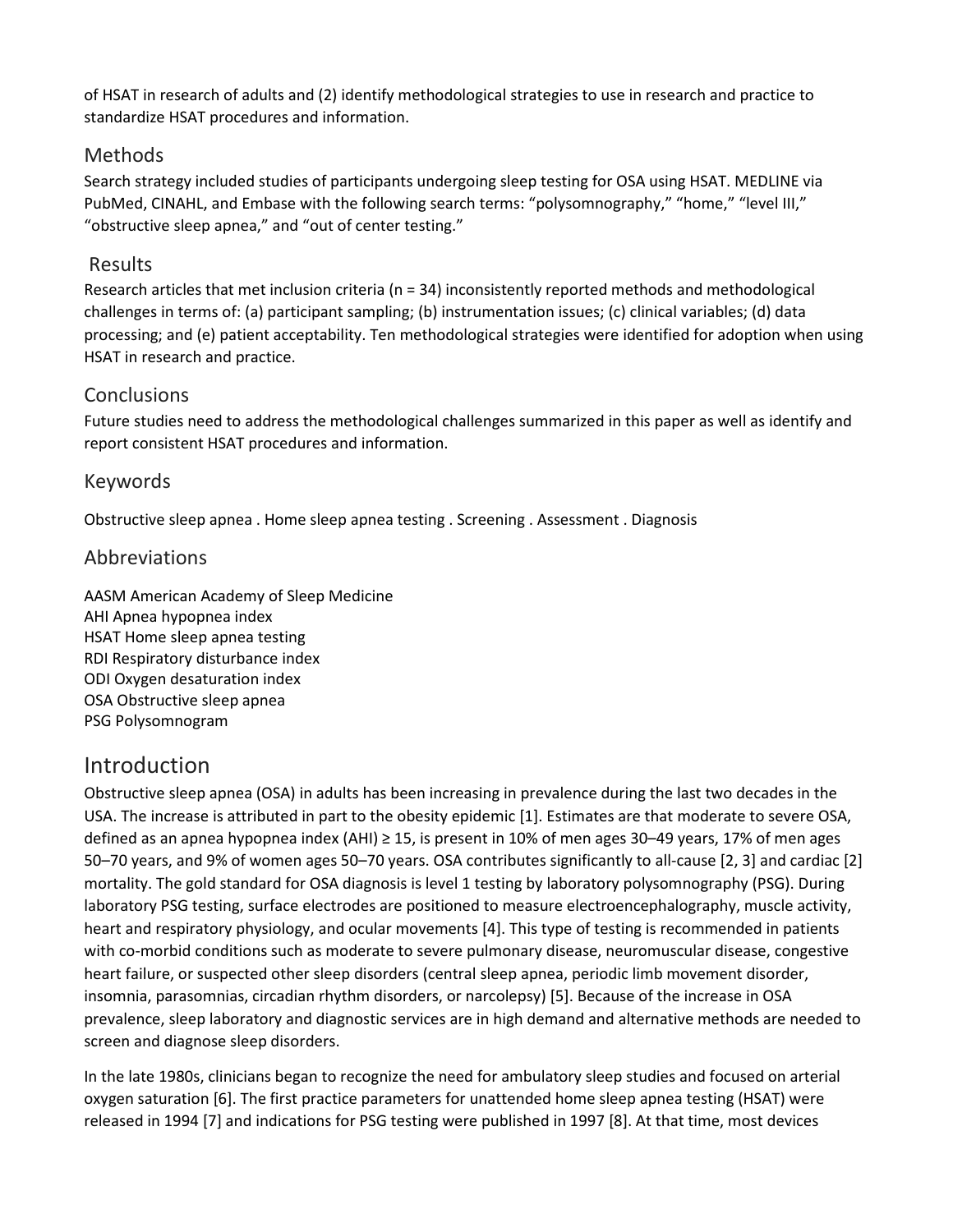measured snoring but did not meet diagnostic requirements for OSA. In 2000, the Agency for Healthcare Research and Research Quality (AHRQ) reported results of a meta-analysis that stated broad use of HSAT could not be supported due to insufficient evidence [9]. HSAT were further developed to include oxygen saturation, heart rate, oral/nasal airflow, respiratory effort, and body position [6]. In 2006, the AASM released a statement recommending that physicians who use HSAT need to conduct a clinical assessment and a comprehensive patient evaluation. Further, AASM recommended that HSAT could only be used by AASM-accredited sleep centers or board-certified sleep physicians and treatment needed to be guided by the evaluation of study results and patient symptoms [5, 10]. These recommendations encouraged device manufacturers to develop HSAT that met AASM criteria for screening and diagnosis of OSA in home settings.

HSAT has increase due to improvements in technology, accessibility, and changes in third party reimbursement requirements. HSAT devices also are referred to as home sleep testing (HST), out-of-center sleep testing (OCST), portable sleeping monitoring (PSM), and portable monitoring (HSAT) [11]. The Centers for Medicare and Medicaid (CMS) released standards for home testing requiring the AHI or respiratory disturbance index (RDI) as mandatory for OSA diagnosis by HSAT home testing [12]. AASM created a task force (2007) to develop guidelines for HSAT. These guidelines state that the diagnosis of OSA needs to be performed with a comprehensive sleep evaluation and with monitors that have level III diagnostic capability, including at least four channels; two respiratory variables (respiratory movement and airflow), cardiac measurement (heart rate or electrocardiogram), and oxygen saturation. The level III monitors must display raw data and allow for manual scoring, or editing of automatic scoring, by a sleep professional because HSAT can underestimate AHI levels compared to PSG [5]. HSAT allow patients to have access to a less expensive diagnostic option that can be completed in home settings where sleep technologists are not present [13]. Common issues with HSAT include missing data due to equipment failure [13, 14] and lower sensitivity and specificity levels compared to PSG [15– 17]. There has been significant night-to-night variability of AHI levels in mild versus moderate OSA when using HSAT in home settings [18]. Clinical practice guidelines for diagnostic testing for adult obstructive sleep apnea recommend that if a single HSAT is negative, inconclusive, or technically inadequate, a laboratory PSG must be performed [19].

Researchers and clinicians need to be knowledgeable of published literature using level III monitors. Results from HSAT can be affected by wear time, accuracy of device application, and scoring methods. A recent study showed that when compared to PSG, HSAT with automatic scoring of recording time overestimated the total sleep time. [20]. Knowledge from this review will inform the readers regarding methodological challenges that are common with the use of the devices. There are two main purposes for this manuscript. The first purpose was to summarize the literature of methodological challenges using level III HSAT in research in adult patients. The second purpose was to identify methodological strategies to use in research and practice to standardize HSAT procedures and information.

# Methods

A medical librarian collaborated with the authors to conduct a review of the literature. Search strategies focused on identifying participants undergoing home sleep testing for obstructive sleep apnea diagnosis using HSAT. The following electronic databases were used: CINAHL (Cumulative Index to Nursing and Allied Health Literature), MEDLINE via PubMed, and Embase. The parameters established included the years 2000 to 2017. A medical librarian assisted with the search using the following terms: "obstructive sleep apnea," "OSAHS," "Polysomnography," "home," "devices," "sleep disordered breathing," "sleep monitoring," "sleep test," and "somnography." The searches included a combination of database-specific controlled vocabulary: "Sleep Apnea, Obstructive"[Mesh], MH "Polysomnography", and "polysomnography"/exp. To focus on home sleep testing, the searches dictated removal of any results which would include "sleep center" or "sleep clinic," in the title or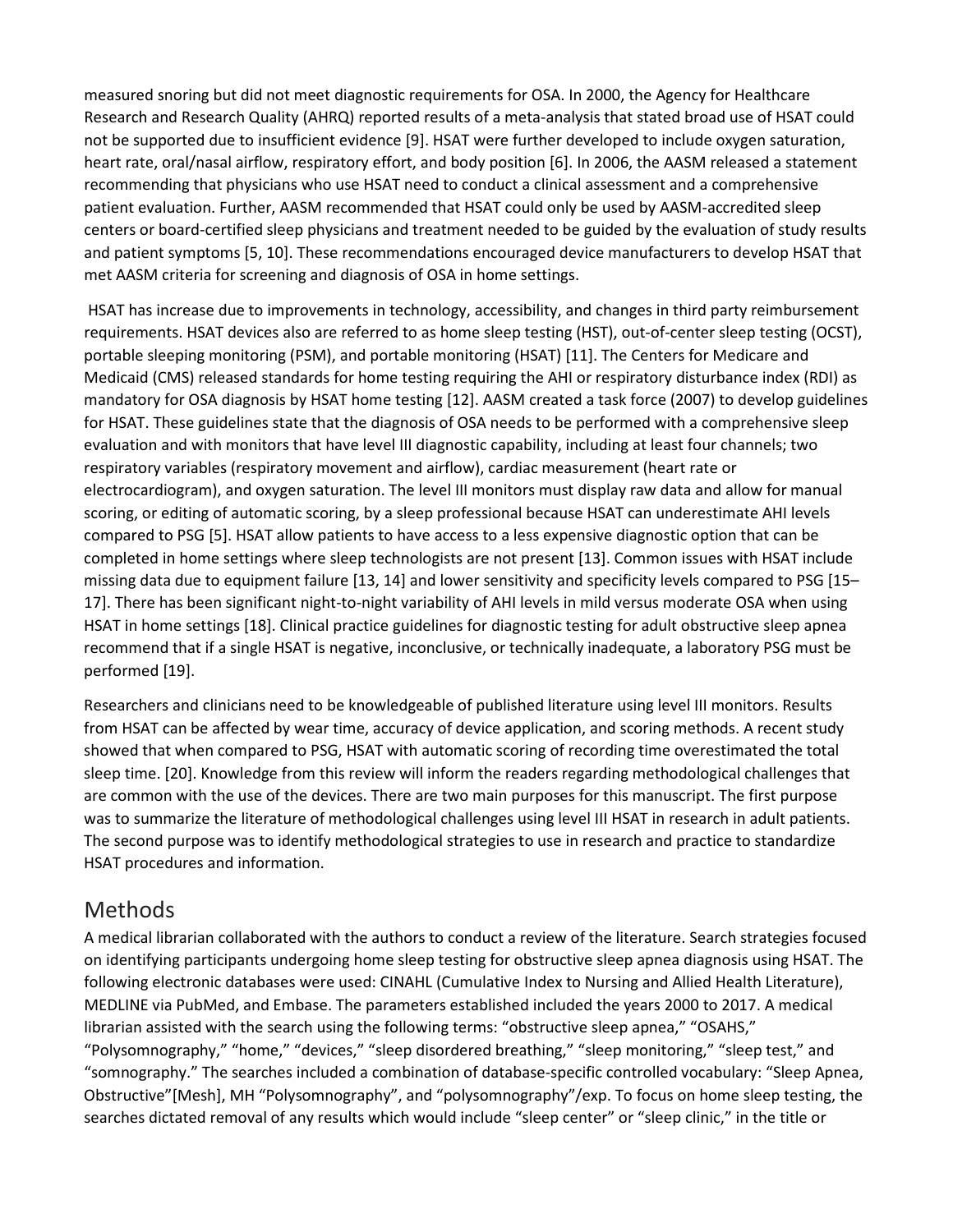abstract. In addition, the reference lists of included articles were screening for additional relevant citations. Articles included in the review met the following inclusion criteria: (a) primary research using HSAT that reported methods, results, and findings, (b) Level III HSAT examined, (c) studies with ≥30 participants, and (d) published in the English language. Studies were excluded if: (a) pediatric participants were included and (b) research was retrospective.

# Search results

Of the 470 articles retrieved, 436 articles were excluded because inclusion criteria were not met. Relevant articles (n = 34) were reviewed by the medical librarian and the first author and were subsequently verified by the co-authors.

#### Selection of pertinent variables

The authors reviewed the 34 articles to identify challenges when using HSAT in adult patients in research. These challenges were summarized to include; (a) participant sampling; (b) instrumentation issues; (c) clinical variables; (d) data processing methods; and (e) patient acceptability. Challenges were selected because they were the most common topics described in the 34 articles. Table 1 presents the review of the results from these articles organized by these criteria. A summary of the review about each challenge will now be presented.

#### Participant sampling

The sample and study settings were generally homogenous in nature and were conducted in a variety of countries. Most of the participants were sleep clinic patients who either had or were suspected of having OSA [n = 21, (57%)] (Table 1) [13, 16–18, 21–37]. Fourteen studies included participants who had co-morbidities associated with OSA but met criteria for HSAT [14, 16, 38–49]. Slightly less than half of the studies [n = 15, (44%)] had a sample size greater than or equal to 100 subjects [13, 22, 23, 28, 33, 35, 36, 38–40, 42, 43, 45, 46, 50]. Almost one third (n = 11) of the studies in this literature review were conducted in the USA [14, 18, 22, 26, 27, 29, 31, 34, 38, 39, 46]. Studies were conducted in 10 other countries, including: Argentina [30], Brazil [17, 32, 36, 41, 42], Canada [13, 16, 24, 25, 33, 40], China [21, 37], Italy [35, 44], Japan [45], Spain [28], Sweden [43, 49], Taiwan [47], and Turkey [48].

| Author (Year)           | 1.           | 2. Instrumentation | 3. Clinical | 4. Data    | 5.            |
|-------------------------|--------------|--------------------|-------------|------------|---------------|
|                         | Sample       | <i>issues</i>      | variables   | processing | Acceptability |
| Abdel-Kader et al.      |              |                    | X           | X          |               |
| (2012)                  |              |                    |             |            |               |
| Aurora et al. (2014)    |              |                    | X           | X          |               |
| Boulos et al. (2017)    |              | X                  | X           | X          |               |
| Chen et al. (2009)      | X            |                    | Χ           | X          |               |
| Danzi-Soares et al.     |              |                    | X           |            |               |
| (2012)                  |              |                    |             |            |               |
| Dawson et al. (2015)    | X            |                    | X           |            |               |
| Dingli et al. (2003)    | X            | X                  | X           | X          |               |
| Driver et al. (2011)    | X            | X                  | X           | X          |               |
| Gjevre et al. et al.    | $\mathsf{X}$ |                    | X           | X          |               |
| (2011)                  |              |                    |             |            |               |
| Goncalves et al. (2007) |              |                    | X           | X          | X             |
| Guerrero et al. (2014)  | X            | X                  | X           | X          |               |
| Johansson et al. (2012) |              |                    |             | X          |               |
| Kuna et al. (2011)      | X            | X                  |             | X          |               |
| Lettieri et al. (2011)  | X            | X                  |             |            |               |

Table 1 Summary of methods and methodological challenges included in research of HSAT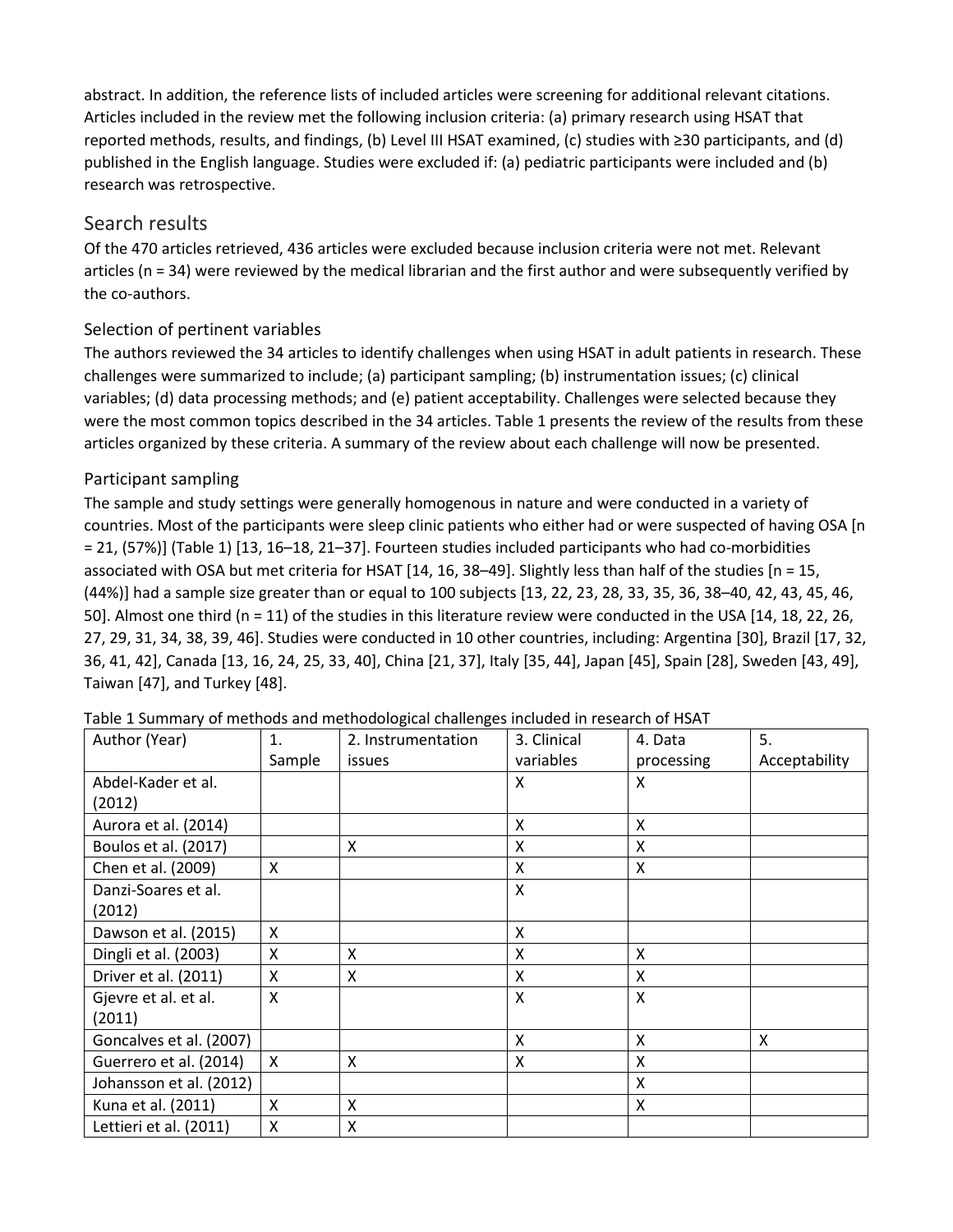| Maestri et al. (2011)   |                    | X            | Χ            |              |              |
|-------------------------|--------------------|--------------|--------------|--------------|--------------|
| Masa et al. (2011)      | X                  |              | X            | X            |              |
| Michaelson et al.       | $\pmb{\mathsf{X}}$ |              | $\mathsf{X}$ | X            |              |
| (2006)                  |                    |              |              |              |              |
| Nakayama-Ashida et      |                    | X            | $\mathsf{x}$ |              |              |
| al.(2007)               |                    |              |              |              |              |
| Nickerson et al. (2015) |                    | X            | X            |              | X            |
| Nigro et al. (2012)     | X                  |              |              | X            |              |
| Pereira et al. (2013)   | X                  | X            | Χ            | X            |              |
| Polese et al. (2013)    | X                  | X            | Χ            |              | X            |
| Prasad et al. (2016)    | $\mathsf{x}$       |              | X            | $\mathsf{x}$ |              |
| Reichert et al. (2003)  | X                  | X            | X            |              |              |
| Santos-Silva et al.     | $\mathsf{x}$       |              | X            | $\mathsf{x}$ |              |
| (2009)                  |                    |              |              |              |              |
| Senchak et al. (2012)   |                    |              | X            |              | $\mathsf{X}$ |
| Skomro et al. (2010)    | $\mathsf{x}$       | $\mathsf{X}$ | $\mathsf{x}$ |              | X            |
| Su et al. (2004)        | X                  |              | Χ            | X            |              |
| Tedschi et al. (2013)   | X                  | $\mathsf{X}$ | X            |              |              |
| Tonelli de Oliveira et  | X                  | X            | X            | X            |              |
| al. (2009)              |                    |              |              |              |              |
| Yeh et al. (2015)       |                    | X            | X            |              |              |
| Yin et al. (2006)       | X                  | X            | X            | X            | X            |
| Yuceege et al. (2013)   |                    | X            | X            |              |              |
| Zou et al. (2006)       |                    |              | Χ            |              |              |

#### Instrumentation issues

There were 14 different HSAT used in the studies. However, three models were used in more than half  $[n = 18,$ (53%)] of the studies [14, 17, 18, 21–23, 25–27, 30, 32, 33, 37, 39–41, 43, 44, 46]. Eleven HSAT were used in the remainder of the studies [13, 16, 24, 28, 29, 34–36, 38, 42, 45, 47–49]. Instrumentation-related details included in these studies were level of monitor, model, and manufacturer. More than half [n = 18, (53%)] of the studies reported problems with overnight collection of sleep data such as: recordings less than the minimum required time [14, 40, 45], lack of air flow recordings [23, 36, 37, 45], nasal cannula tube kinking [24], incomplete pulse oximetry [37], battery/download failure [13, 17, 24, 31, 33], poor participant compliance [31, 36, 40, 44], overall device failure [35, 45, 47], underestimation of AHI severity compared to PSG [27], or unstated reasons [16, 26, 48].

Some studies [n = 8, (25%)] reported engaging the participants in education of the HSATs prior to the release of the device for home testing [13, 14, 16, 17, 23, 33, 37, 47]. Understanding HSAT instrumentation issues is critical to the reliability of clinical variables. Data collected in a laboratory setting may have an environmental bias due to sleep technician supervision; HSAT device failures are more likely to be recognized and corrected.

#### Clinical variables

Clinical variables recorded and reported by automatic HSAT analysis include AHI, RDI, and oxygen desaturation index (ODI). AHI is the total number of apneas and hypopneas per hour of sleep. AHI levels range from mild (≥5 and <15), to moderate (15 ≥ and <30), to severe (≥30) [51–53]. When using HSAT, RDI is calculated as the number of apneas and hypopneas divided by total recording time. Hypopnea is defined as a ≥ 3% oxygen desaturation from baseline and/or the event is associated with an arousal [52]. ODI is the number of times per hour of sleep that the oxygen level in the blood drops by greater or equal to 3% from baseline [54].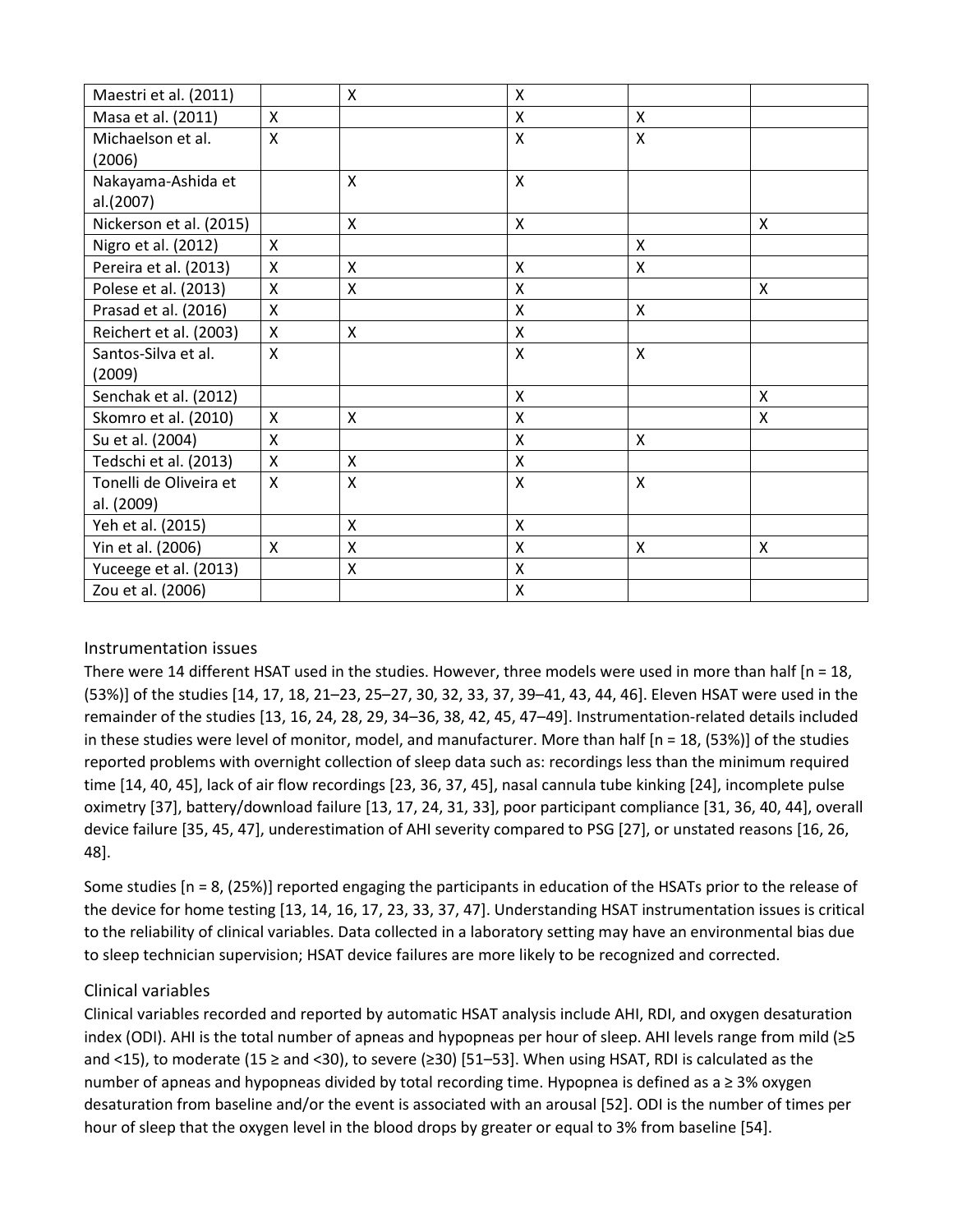Respiratory event index (REI) may be used as a surrogate for AHI during manual recording. REI is defined as the total number of respiratory events scored times 60 divided by monitoring time. Either AHI or REI must be reported when manually scoring HSAT [55].

AHI, RDI, and/or ODI were reported in 28 studies. The majority [(36%) (n = 14] of studies calculated and compared AHI levels from HSAT to PSG [16–18, 21, 23, 25, 28, 31–33, 36–38, 41, 42]. One feasibility study collected AHI levels in unattended HSAT [40]. Four studies reported RDI and/or ODI [22, 24, 35, 49]; and two studies compared RDI and/or ODI from HSAT to PSG [13, 48]. Many studies [n = 10, (31%)] performed psychometric testing of HSATs in the sleep laboratory [17, 21–24, 29, 31, 32, 34, 36].

Each study had different research questions; however, not all clinical variables were compared to PSG. One mixed methods study was completed that required participants to undergo HSAT testing and then a qualitative interview to discuss their experience with the device [14]. To test intra-subject variability of HSAT data, a study recorded AHI and ODI over two consecutive nights [44]. A similar study examined short-term night-to-night variability in AHI and predictors during HSAT [18]. One feasibility study focused on analyzing the HSAT data in hospitalized stroke patients [40]. A study compared AHI and RDI levels from HSATs to a device made by another manufacturer [39]. In another study, AHI levels from a HSAT were compared to the Berlin Questionnaire and the Epworth Sleepiness Scale to demonstrate feasibility in military predeployment assessment [46]. One study asked patients to complete two consecutive nights of HSAT testing to obtain RDI levels as well as 2 days of actigraphy testing to measure sleep onset [45]. Finally, one study compared AHI levels from a HSAT to acetylcholine receptor antibodies in patients with myasthenia gravis to examine predictors for OSA [47].

#### Data processing methods

According to the AASM, HSAT must allow for the display of raw data for manual scoring or be able to be edited by a trained sleep technologist. For diagnostic purposes, review of the raw data must be completed by a certified sleep specialist or someone who meets eligibility criteria for the sleep medicine certification exam [5].

In this review, 20 of the 34 articles (58%) discussed HSAT data scoring methods; however, one article did not state whether the data were scored automatically or manually [50]. A few studies [n = 4, (13%)] used physicians to manually interpret overnight HSAT data [30, 36, 42, 56]; in two studies (6%), physicians reviewed data after it was manually scored by a sleep technician [25, 39]. More commonly, studies used sleep technicians [13, 16, 18, 24, 32, 39, 40, 57], research personnel [23], employees of HSAT manufacturers [29, 34], or unspecified persons [43] to manually score data. Only four studies used automatic scoring techniques to analyze the HSAT data [30, 34, 37, 58].

#### Patient acceptability

Six studies (19%) asked participants to evaluate use of HSAT. Five reported on ease of use and comfort of the HSAT [14, 17, 33, 37, 46]. Three studies measured sleep quality after using HSAT [33, 37, 42] and three studies asked their participants to use sleep diaries [18, 33, 42]. Only one study qualitatively measured how participants felt about HSAT in terms of importance of OSA testing, ease of use, comfort, and if the participants understood how the monitor worked [14]. When analyzing research studies that used HSAT as a methodological instrument, it is important to understand the study's sampling, instrumentation issues, clinical variables, data processing methods, and patient acceptability. These topics are vital considerations when using HSAT in research and practice.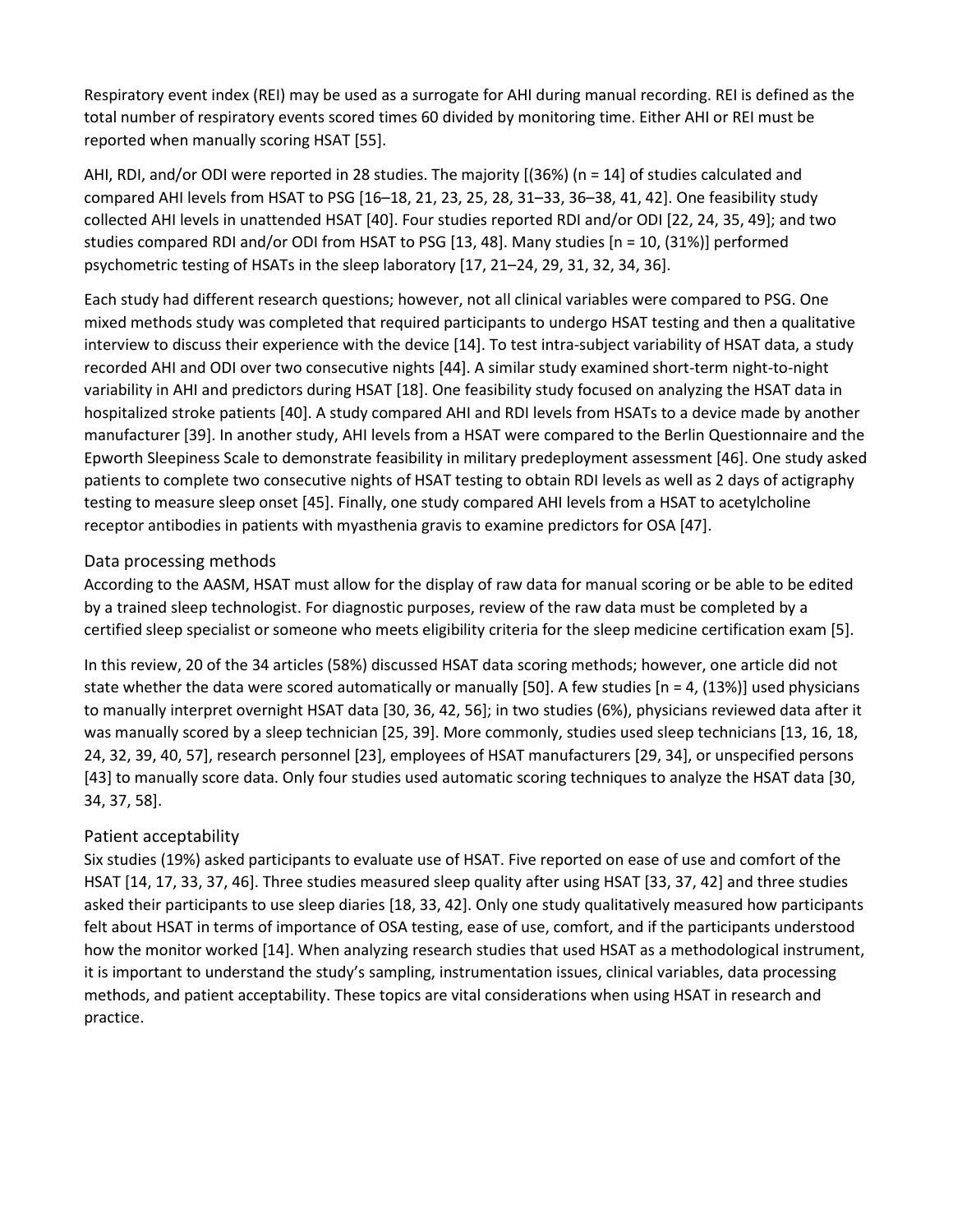# Discussion: methodological strategies for using portable sleep monitors in

# research

There are many challenges when using HSAT in research. Understanding and addressing the challenges when designing a research study is vital to obtaining full sets of data and achieving an accurate analysis of the clinical variables. Consistent standards of publishing can lead to easier comparability of results across studies. Clinical guidelines for the use of HSAT in the diagnosis of OSA have been established [5] and need to be used as a model when designing validation studies. Based on findings from this review, the authors make ten suggestions to use to standardize HSAT procedures and information in research reports (see Table 2). The ten suggestions are organized into five topics: participant sampling, instrumentation issues, clinical variables, data processing methods, and patient acceptability.

# Participant sampling

Suggestion 1. Consider co-morbid conditions when selecting inclusion/exclusion criteria According to the AASM task force, HSAT testing is not appropriate in patients with significant co-morbid conditions (moderate to severe pulmonary disease, neuromuscular disease, or congestive heart failure) due to the degradation of data accuracy. Likewise, HSAT testing is not recommended in patients suspected of having other sleep disorders (central sleep apnea, periodic limb movement disorder, insomnia, parasomnias, circadian rhythm disorders, or narcolepsy) [5]. Patients with these comorbid conditions must receive laboratory PSG testing under direct supervision of a certified sleep technician in order to establish an OSA diagnosis.

Suggestion 2. Instruct participant on his/her role in data collection, such as wear time and recordings on specific days of the week

Some participants may be hesitant to engage in research studies that include HSAT because they have busy work and life schedules and do not want to experience daytime consequences of wearing the device. Other participants may engage in weekend social activities, including alcohol consumption that increase the likelihood of pharyngeal collapse and apneic/hypopneic episodes. Consistency in assigning the same days, when feasible, is suggested to reduce variability and the length of recording time needed to analyze sleep data. The researcher is responsible to explain the importance of adequate wear time to reduce the amount of missing HSAT data.

Table 2 Methodological strategies to use in research and practice to standardize HSAT procedures and information in reports

- Participant sampling
- 1. Consider co-morbid conditions when selecting inclusion/exclusion criteria.
- 2. Instruct participants on his/her role in data collection, such as wear time and recordings on specific day(s) of the week.
- Instrumentation issues
- 1. Use at least level III HSAT and include a minimum four channels.
- 2. Consider cost of HSAT supplies when designing a study.
- Clinical variables
- 1. Report AHI or RDI as the outcome variable from the HSAT.
- 2. Provide definition of outcome variable(s).
- Data processing methods
- 1. Determine how HSAT data will be stored, analyzed, and reported when designing the study.
- 2. Report the HSAT by model, manufacturer, and use of software.
- Patient acceptability
- 1. Provide HSAT education using return demonstration methods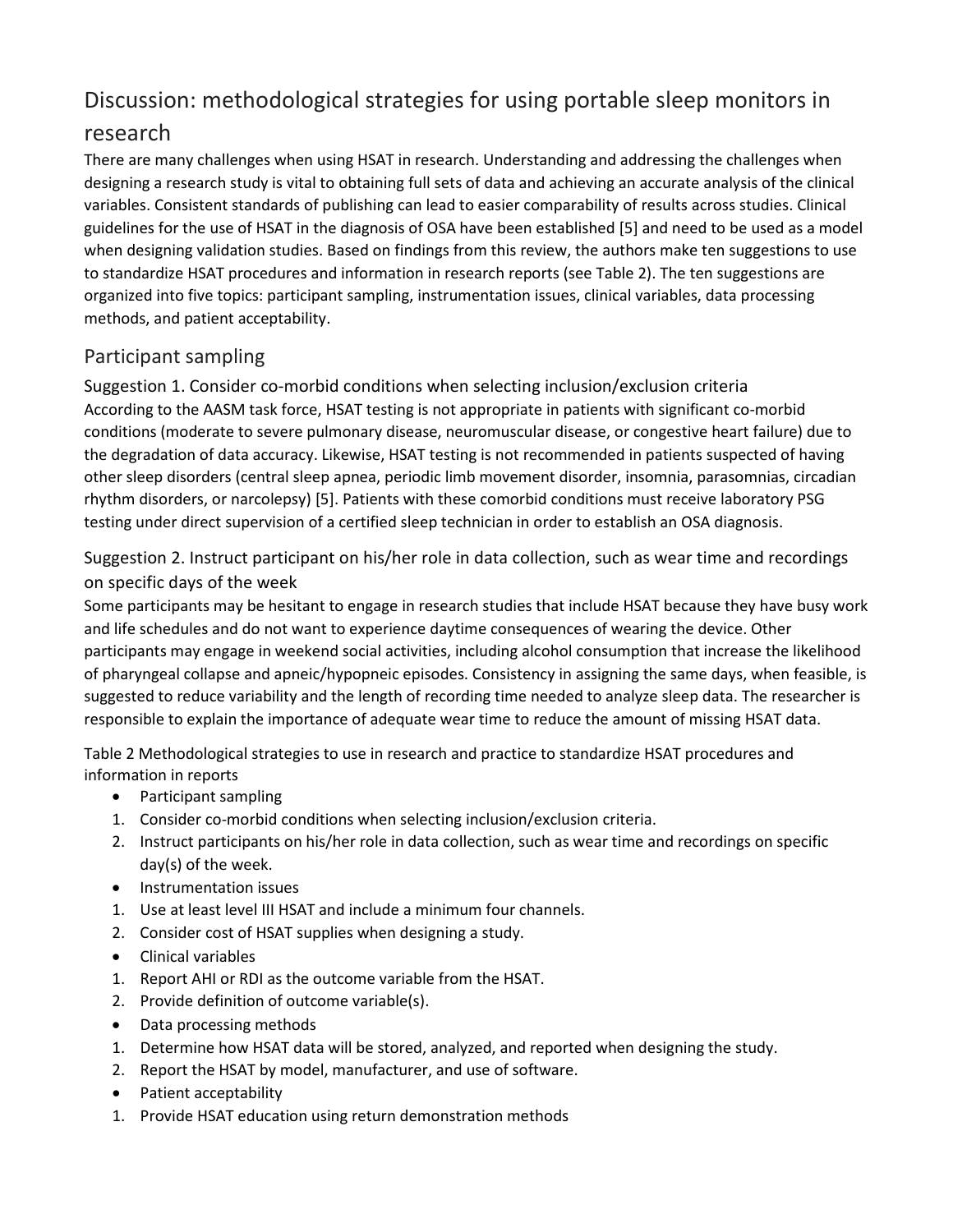2. Provide take-home HSAT education materials that discuss possible technical difficulties and troubleshooting techniques and research assistant contact information.

#### Instrumentation issues

Suggestion 3. Use at least level III HSAT and include a minimum of four channels Portable sleep testing has evolved over time and involves a wide range of available technology. Types of testing can range from the most thorough laboratory PSG (level I) which typically records nine physiologic channels (electroencephalogram, electrooculogram, electrocardiogram, chin electromyogram (EMG), limb EMG, respiratory effort at thorax/abdomen, airflow from nasal cannula, pulse oximetry, and ability to monitor continuous positive airway pressure or bi level positive airway pressure) to the least thorough unattended portable device, with two channels (oxygen saturation and airflow) [6]. Monitors used in research should be at least level III capabilities with minimum of four channels, including two respiratory variables (respiratory movement and airflow), cardiac measurement (heart rate or electrocardiogram), and oxygen saturation. Some HSAT have features that record snoring, detect light, or can sense changes in body position; however, these channels are not mandatory for diagnostic testing [5, 6].

#### Suggestion 4. Consider cost of HSAT supplies when designing a study

For research purposes, most HSAT are available for rent (policies and cost differ between suppliers/companies/models/manufactures). Along with funding for the sleep monitor, researchers must take into account the purchase of the sensors that attach to the device, which vary depending on the model (typically nasal cannulas, oxygen probes, batteries, abdominal belts). All HSAT used in the research study should be of the same type and model to ensure the validity and reliability of the data.

# Clinical variables

Suggestion 5. Report AHI or RDI as the outcome variable from the HSAT Reporting of the AHI or RDI after HSAT is mandatory for OSA diagnosis and reimbursement by Medicare and Medicaid standards; ODI may be reported but is not considered diagnostic for OSA [12].

## Suggestion 6. Provide definition(s) of outcome variable(s)

It is important for researchers to provide clear operational definitions of the variables being measured to compare findings and clinical applications. Providing definitions for AHI, RDI, or ODI orients the reader to the physiological importance of the data.

## Data processing methods

Suggestion 7. Determine how HSAT data will be stored, analyzed, and reported when designing the study

Many models of HSAT may be used repeatedly, as the data can be stored, the device cleaned, and released quickly to a new participant. One of the challenges is determining how data will be stored after use and how/who will analyze it. Prior to beginning the study, researchers need to identify secure places for data storage and accessibility according to IRB regulations/ criteria. Once the HSAT data is downloaded and stored in a secure area, many manufactures provide programs that allow for automatic or manual scoring. AAMS states that the HSAT must display raw data and allow for manual scoring or editing of automatic scoring by a sleep professional [5]. Automatic scoring is completed by downloading the HSAT data to the manufacturer's software program that analyzes the data. Manual scoring must take place by a sleep professional who has been trained in scoring raw sleep data (sleep technologist or board-certified sleep physician) [5], which can be labor intensive and require additional fees for researchers. Measuring and reporting interrater reliability is valuable when using more than one professional to manually score in order to assure concordance among raters [59].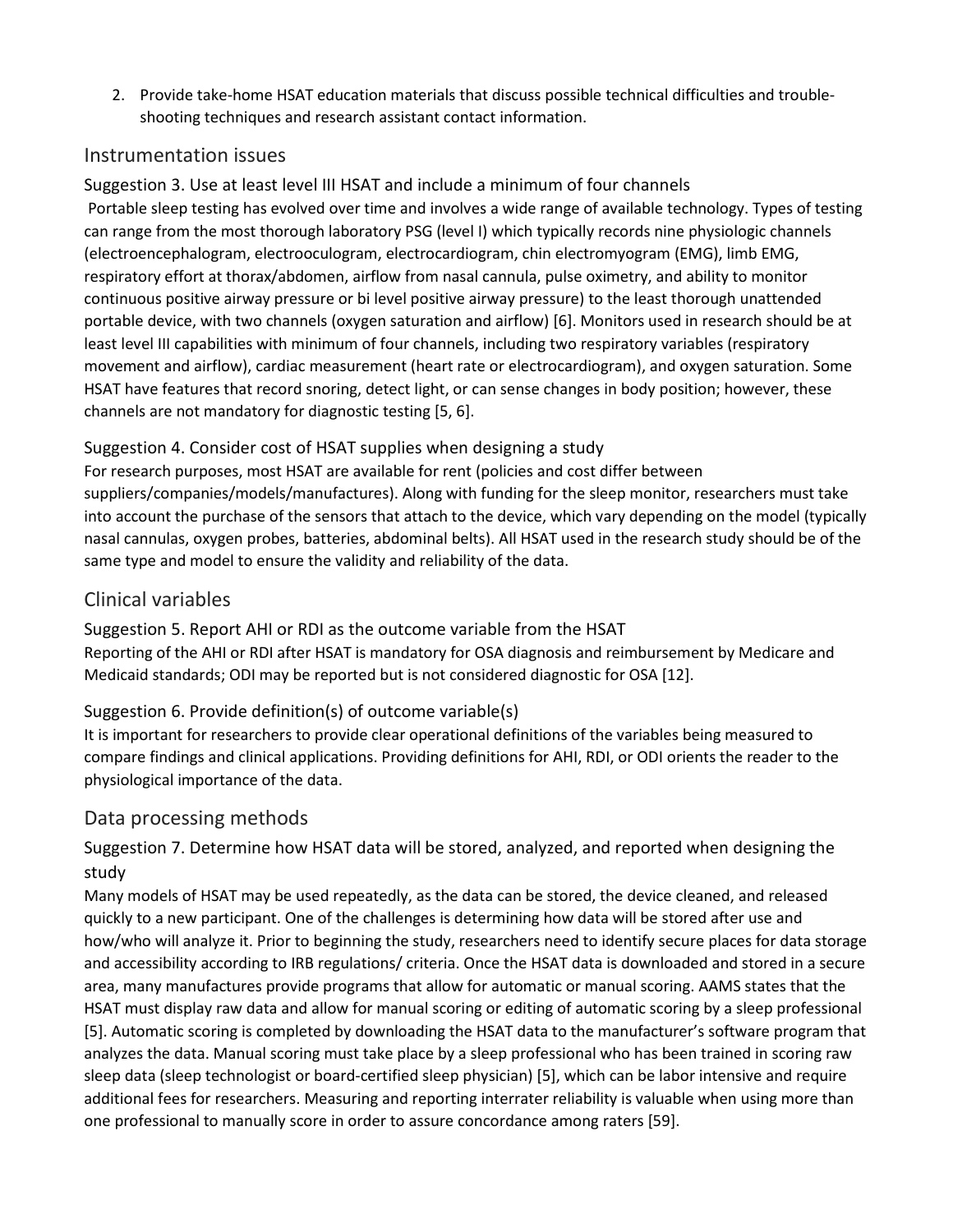The researchers must describe methods used for data entry, cleaning of data, and use of statistical software. Data analysis methods and the statistical analysis package should be reported to allow for comparisons between studies. Psychometric analysis of HSAT should be conducted in comparison to PSG, the gold standard of OSA diagnosis. Reporting correlational analyses as well as sensitivity, specificity, positive predictive value, and negative predictive value are necessary when conducting validity testing. Percentage of missing data from equipment failure, inadequate wear time, or participant refusal must be reported.

Suggestion 8. Report the HSAT by model, manufacturer, and use of software HSAT data recording and analysis may vary between manufacturers. Selecting a HSAT should be based on the aims and methodology of the study. It is important to report the specific HSAT model, manufacturer, and location, as well as the software used to provide transparency of data collection and analysis methods.

# Patient acceptability

#### Suggestion 9. Provide HSAT education using return demonstration methods

Participants need to receive in-depth training on the use of the HSAT to obtain complete data. Researchers should have a HSAT in their possession for demonstration purposes when participants are being enrolled into a study. The participant needs to understand how to use the HSAT prior to enrollment. The researcher should demonstrate application of the sensors and the monitor on the participant so they know how the device should be worn during sleep. The researcher should request a return demonstration of how to apply the device and the how it is turned on and off. Participants should be told to feel free to ask questions about application or operation of the device.

Suggestion 10. Provide take-home HSAT education materials that discuss possible technical difficulties and troubleshooting techniques and research assistant contact information

Researchers need to be aware of technological difficulties that participants experience once they use the HSAT at home. Many manufacturers have developed trouble-shooting and educational handouts that need to be given to participants to take home. It is important to provide information on how to contact a research assistant with questions when the HSAT is being applied. This will allow participants to contact a staff member with questions and to decrease amounts of missing data from insufficient wear time or incorrect application of the HSAT.

## Conclusion

Many methodological challenges accompany the use of HSAT in research and practice. This review examined published research literature of HSAT use and strategies used in research. The most consistent strategy described in these studies was the reporting of clinical variables. The majority reported AHI and less commonly RDI. Data processing was reported in most manuscripts and many used sleep professionals to complete manual scoring. The most commonly reported instrumentation issue was device malfunction resulting in loss of data. Only one third of the studies included participants who were not enrolled from a sleep clinic. Few studies reported using patient acceptability methods. None of the research articles addressed all five topics identified as methodological challenges by the authors.

Sampling needs to be considered when designing studies using HSAT. Participants' co-morbid conditions need be taken into account as well their ability to complete data collection. Understanding the technological difficulties that can occur with HSAT, such as device failure or problems with sensor misplacement, is needed because data inaccuracies in overnight sleep testing affect the analysis, reliability, and validity of the results, especially when compared to PSG. Researchers must determine whether data will be interpreted automatically or manually and will need to arrange for a qualified sleep professional to interpret findings accordingly. Finally, understanding the patient's perspective of HSAT is important to achieving complete data. HSAT can be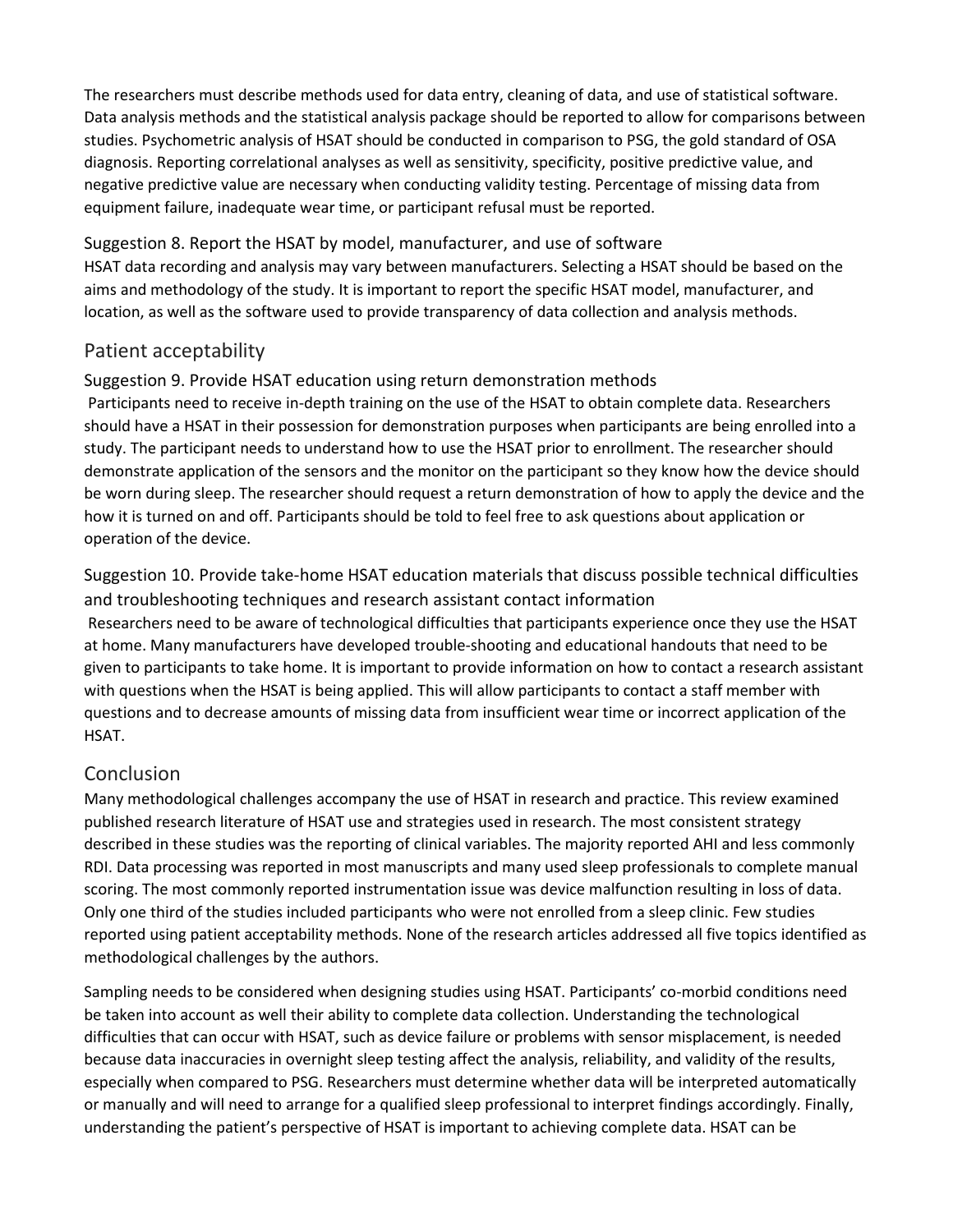perceived as cumbersome to wear during sleep and may cause anxiety for participants if they are not taught and involved in interactive teaching how to use the device.

Ten methodological strategies are suggested for adoption when using HSAT in research and practice. Future studies need to address the methodological challenges and identify consistent procedures and reporting using these ten suggestions to advance knowledge. The frequency of use of HSAT in the clinical setting has increased because of the technological advancement and availability of the devices. Even though laboratory PSG continues to be the gold standard of OSA diagnosis, HSAT are used for OSA screening and diagnosis in home settings. The body of knowledge regarding HSAT in research is growing rapidly but there has been no report discussing methodological strategies for HSAT use in research outside a sleep laboratory. Awareness and action regarding these challenges will increase the validity of the data presented in research articles and improve HSAT use in clinical practice.

#### Compliance with ethical standards

#### *Conflict of interest*

All authors certify that they have no affiliations with or involvement in any organization or entity with any financial interest (such as honoraria; educational grants; participation in speakers' bureaus; membership, employment, consultancies, stock ownership, or other equity interest; and expert testimony or patent-licensing arrangements), or non-financial interest (such as personal or professional relationships, affiliations, knowledge or beliefs) in the subject matter or materials discussed in this manuscript.

The authors report no financial support, conflicts of interest or investigational use of product in the development of this manuscript.

# References

- Peppard PE, Young T, Barnet JH, Palta M, Hagen EW, Hla KM (2013) Increased prevalence of sleep-disordered breathing in adults. Am J Epidemiol 177(9):1006–1014. <https://doi.org/10.1093/aje/kws342>
- Kendzerska T, Gershon AS, Hawker G, Leung RS, Tomlinson G (2014) Obstructive sleep apnea and risk of cardiovascular events and all-cause mortality: a decade-long historical cohort study. PLoS Med 11(2):e1001599. <https://doi.org/10.1371/journal.pmed.1001599>
- Qaseem A, Dallas P, Owens DK, Starkey M, Holty JC, Shekelle P (2014) Diagnosis of obstructive sleep apnea in adults: a clinical practice guideline from the American College of Physicians. Ann Intern Med 161(3):210– 220. <https://doi.org/10.7326/M12-3187>
- Marino M, Li Y, Rueschman MN, Winkelman JW, Ellenbogen JM, Solet JM, Dulin H, Berkman LF, Buxton OM (2013) Measuring sleep: accuracy, sensitivity, and specificity of wrist actigraphy compared to polysomnography. Sleep 36(11):1747-1755. <https://doi.org/10.5665/sleep.3142>
- Collop N, Anderson WM, Boehlecke B, Claman D, Goldberg R, Gottlieb D, Hudgel D, Sateia M, Schwab R (2007) Clinical guidelines for the use of unattended portable monitors in the diagnosis of obstructive sleep apnea in adult patients. J Clin Sleep Med 3(7):737–747
- CleveMed, Cleveland Medical Devices Inc. (2016) Type I, type II, type III sleep monitors, CMS AASM guidelines. In:. [https://clevemed.com/cms-aasm-guidelines-for-sleep-monitors-type-i-type-ii-type-iii/.](https://clevemed.com/cms-aasm-guidelines-for-sleep-monitors-type-i-type-ii-type-iii/) Accessed 3/26 2016
- Ferber R, Millman R, Coppola M, Fleetham J, Murray CF, Iber C, McCall V, Nino-Murcia G, Pressman M, Sanders M (1994) Portable recording in the assessment of obstructive sleep apnea. ASDA standards of practice. Sleep 17(4):378–392
- Chesson AL Jr, Ferber RA, Fry JM, Grigg-Damberger M, Hartse KM, Hurwitz TD, Johnson S, Kader GA, Littner M, Rosen G, Sangal RB, Schmidt-Nowara W, Sher A (1997) The indications for polysomnography and related procedures. Sleep 20(6):423-487. <https://doi.org/10.1093/sleep/20.6.423>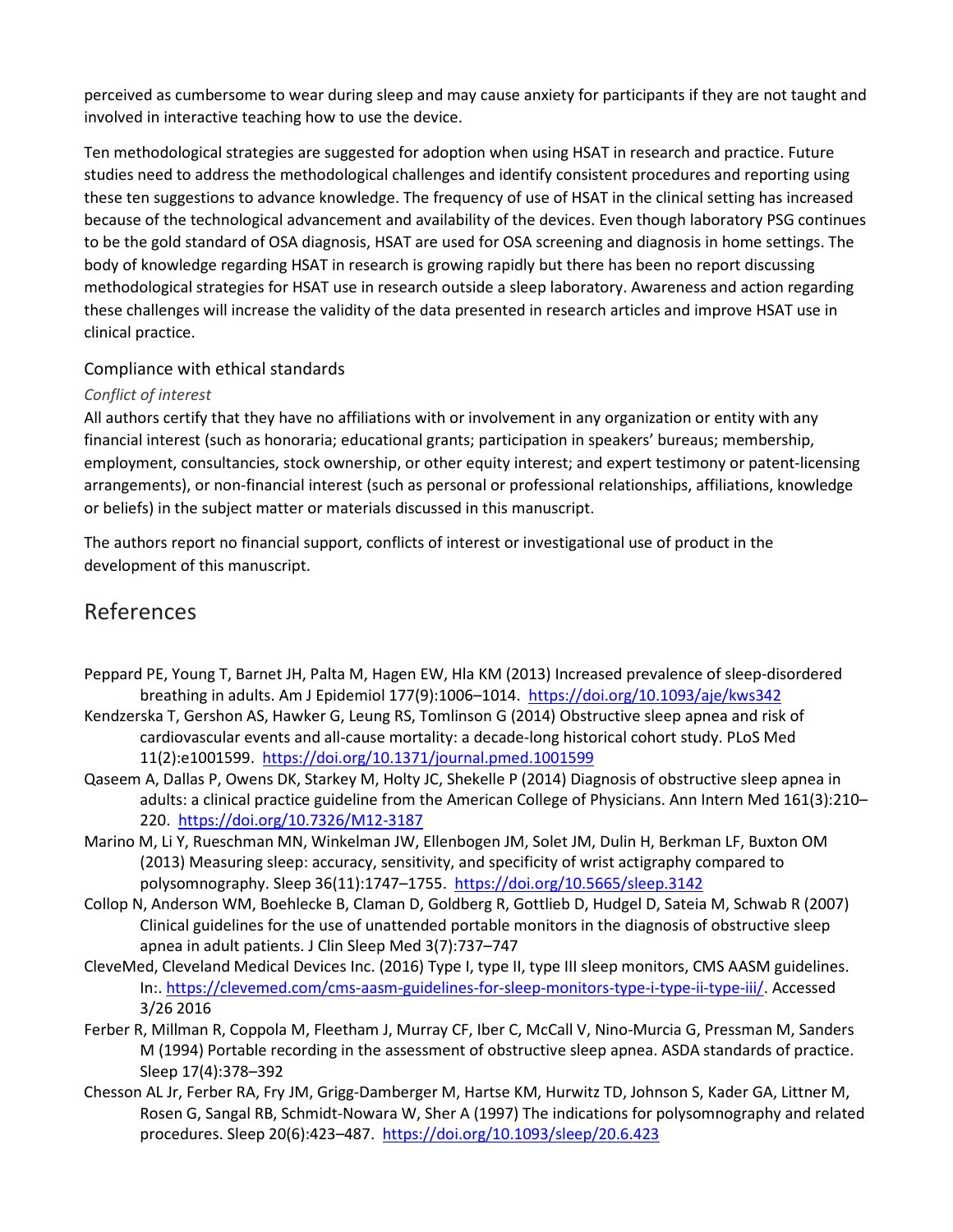- Ross SD, Sheinihait I, Harrison KJ, Kvasz M, Connelly JE, Shea S, Allen IE (2000) Systematic review and metaanalysis of the literature regarding the diagnosis of sleep apnea. Sleep-New York 23(4):519–534
- American Academy of Sleep Medicine (2006) Portable monitoring in the diagnosis of obstructive sleep apnea. J Clin Sleep Med 2:274
- Collop N (2017) Home sleep apnea testing for obstructive sleep apnea in adults. In: Harding SM, Finlay G (eds) UpToDate, post TW (Ed) edn. UpToDate, Waltham, MA
- Department of Health and Human Services, Centers for Medicare & Medicaid Services (2013) Continuous and bilevel positive airway pressure devices: complying with documentation and coverage requirements. In:. [https://www.cms.gov/Outreach-and-Education/Medicare-Learning-Network-](https://www.cms.gov/Outreach-and-Education/Medicare-Learning-Network-MLN/MLNProducts/downloads/PAP_DocCvg_Factsheet_ICN905064.pdf)[MLN/MLNProducts/downloads/PAP\\_DocCvg\\_Factsheet\\_ICN905064.pdf.](https://www.cms.gov/Outreach-and-Education/Medicare-Learning-Network-MLN/MLNProducts/downloads/PAP_DocCvg_Factsheet_ICN905064.pdf) Accessed 3/25 2016
- Pereira EJ, Driver HS, Stewart SC, Fitzpatrick MF (2013) Comparing a combination of validated questionnaires and level III portable monitor with polysomnography to diagnose and exclude sleep apnea. J Clin Sleep Med 9(12):1259–1266. <https://doi.org/10.5664/jcsm.3264>
- Nickerson J, Lee E, Nedelman M, Aurora RN, Krieger A, Horowitz CR (2015) Feasibility of portable sleep monitors to detect obstructive sleep apnea (OSA) in a vulnerable urban population. J Am Board Fam Med 28(2):257–264. <https://doi.org/10.3122/jabfm.2015.02.140273>
- Fredheim JM, Roislien J, Hjelmesaeth J (2014) Validation of a portable monitor for the diagnosis of obstructive sleep apnea in morbidly obese patients. J Clin Sleep Med 10(7):751– 757A. <https://doi.org/10.5664/jcsm.3864>
- Guerrero A, Embid C, Isetta V, Farre R, Duran-Cantolla J, Parra O, Barbé F, Montserrat JM, Masa JF (2014) Management of sleep apnea without high pretest probability or with comorbidities by three nights of portable sleep monitoring. Sleep 37(8):1363–1373. <https://doi.org/10.5665/sleep.3932>
- Polese JF, Santos-Silva R, de Oliveira Ferrari PM, Sartori DE, Tufik S, Bittencourt L (2013) Is portable monitoring for diagnosing obstructive sleep apnea syndrome suitable in elderly population? Sleep Breath 17(2):679–686. <https://doi.org/10.1007/s11325-012-0742-y>
- Prasad B, Usmani S, Steffen AD, Van Dongen H, Pack FM, Strakovsky I, Staley B, Dinges D, Maislin G, Pack AI, Weaver TE (2016) Short-term variability in apnea-hypopnea index during extended home portable monitoring. J Clin Sleep Med
- Kapur VK, Auckley DH, Chowdhuri S, Kuhlmann DC, Mehra R, Ramar K, Harrod CG (2017) Clinical practice guideline for diagnostic testing for adult obstructive sleep apnea: an American Academy of Sleep Medicine clinical practice guideline. J Clin Sleep Med 13(03):479– 504. <https://doi.org/10.5664/jcsm.6506>
- Zhao YY, Weng J, Mobley DR, Wang R, Kwon Y, Zee PC, Lutsey PL, Redline S (2017) Effect of manual editing of total recording time: implications for home sleep apnea testing. J Clin Sleep Med 13(01):121– 126. <https://doi.org/10.5664/jcsm.6404>
- Chen H, Lowe AA, Bai Y, Hamilton P, Fleetham JA, Almeida FR (2009) Evaluation of a portable recording device (ApneaLink™) for case selection of obstructive sleep apnea. Sleep Breath 13(3):213– 219. <https://doi.org/10.1007/s11325-008-0232-4>
- Dawson A, Loving RT, Gordon RM, Abel SL, Loewy D, Kripke DF, Kline LE (2015) Type III home sleep testing versus pulse oximetry: is the respiratory disturbance index better than the oxygen desaturation index to predict the apnoea-hypopnoea index measured during laboratory polysomnography?. BMJ Open 5
- Dingli K, Coleman EL, Vennelle M, Finch SP, Wraith PK, Mackay TW, Douglas NJ (2003) Evaluation of a portable device for diagnosing the sleep apnoea/hypopnoea syndrome. Eur Respir J 21(2):253– 259. <https://doi.org/10.1183/09031936.03.00298103>
- Driver HS, Pereira EJ, Bjerring K, Toop F, Stewart SC, Munt PW, Fitzpatrick MF (2011) Validation of the MediByte(R) type 3 portable monitor compared with polysomnography for screening of obstructive sleep apnea. Can Respir J 18(3):137–143. <https://doi.org/10.1155/2011/760958>
- Gjevre JA, Taylor-Gjevre RM, Skomro R, Reid J, Fenton M, Cotton D (2011) Comparison of polysomnographic and portable home monitoring assessments of obstructive sleep apnea in Saskatchewan women. Can Respir J 18(5):271–274. <https://doi.org/10.1155/2011/408091>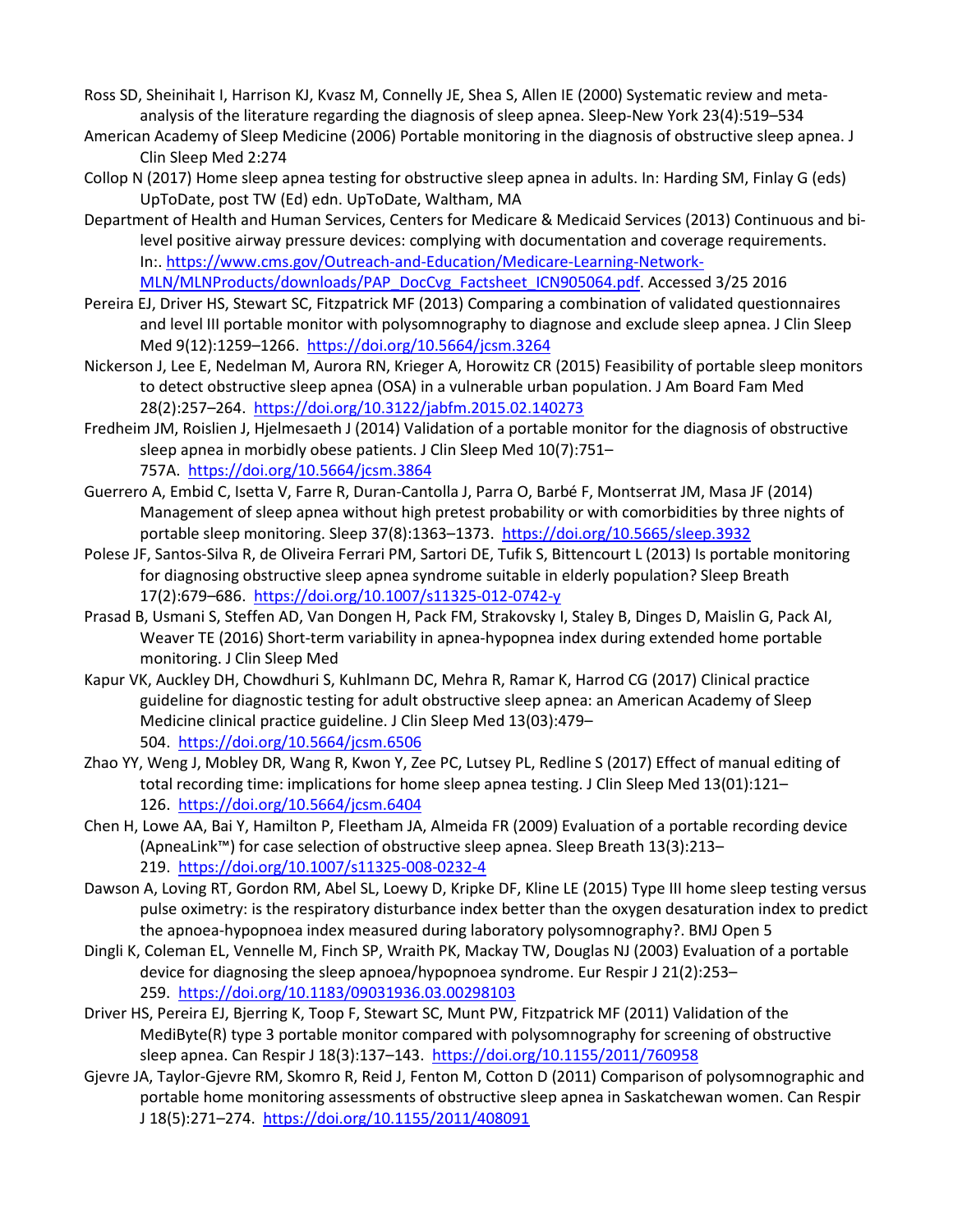- Kuna ST, Gurubhagavatula I, Maislin G, Hin S, Hartwig KC, McCloskey S, Hachadoorian R, Hurley S, Gupta R, Staley B, Atwood CW (2011) Noninferiority of functional outcome in ambulatory management of obstructive sleep apnea. Am J Respir Crit Care Med 183:1238–1244 7p
- Lettieri CF, Lettieri CJ, Carter K (2011) Does home sleep testing impair continuous positive airway pressure adherence in patients with obstructive sleep apnea? Chest 139:849–854 6p
- Masa JF, Corral J, Pereira R, Duran-Cantolla J, Cabello M, Hernández-Blasco L, Monasterio C, Alonso A, Chiner E, Rubio M, Garcia-Ledesma E, Cacelo L, Carpizo R, Sacristan L, Salord N, Carrera M, Sancho-Chust JN, Embid C, Vázquez-Polo F, Negrín MA, Montserrat JM (2011) Effectiveness of home respiratory polygraphy for the diagnosis of sleep apnoea and hypopnoea syndrome. Thorax 66(7):567– 573. <https://doi.org/10.1136/thx.2010.152272>
- Michaelson PG, Allan P, Chaney J, Mair EA (2006) Validations of a portable home sleep study with twelve-lead polysomnography: comparisons and insights into a variable gold standard. Ann Otol Rhinol Laryngol 115:802–809 8p
- Nigro CA, Malnis S, Dibur E, Rhodius E (2012) How reliable is the manual correction of the autoscoring of a level IV sleep study (ApneaLink) by an observer without experience in polysomnography? Sleep Breath 16(2):275–279. <https://doi.org/10.1007/s11325-011-0524-y>
- Reichert JA, Bloch DA, Cundiff E, Votteri B (2003) Comparison of the NovaSom QCG™, a new sleep apnea homediagnostic system, and polysomnography. Sleep Med 4(3):213–218. [https://doi.org/10.1016/S1389-](https://doi.org/10.1016/S1389-9457(02)00234-4) [9457\(02\)00234-4](https://doi.org/10.1016/S1389-9457(02)00234-4)
- Santos-Silva R, Sartori DE, Truksinas V, Truksinas E, Alonso FF, Tufik S, Bittencourt LR (2009) Validation of a portable monitoring system for the diagnosis of obstructive sleep apnea syndrome. Sleep 32(5):629– 636. <https://doi.org/10.1093/sleep/32.5.629>
- Skomro RP, Gjevre J, Reid J, McNab B, Ghosh S, Stiles M, Jokic R, Ward H, Cotton D (2010) Outcomes of homebased diagnosis and treatment of obstructive sleep apnea. Chest 138(257–263):7p
- Su S, Baroody FM, Kohrman M, Suskind D (2004) A comparison of polysomnography and a portable home sleep study in the diagnosis of obstructive sleep apnea syndrome. Otolaryngol Head Neck Surg 131(6):844– 850. <https://doi.org/10.1016/j.otohns.2004.07.014>
- Tedeschi E, Carratù P, Damiani MF, Ventura VA, Drigo R, Enzo E, Ferraresso A, Sasso G, Zambotto FM, Resta O (2013) Home unattended portable monitoring and automatic CPAP titration in patients with high risk for moderate to severe obstructive sleep apnea. Respir Care 58:1179–1183
- Tonelli de Oliveira AC, Martinez D, Vasconcelos LF, Cadaval Gonçalves S, do Carmo Lenz M, Costa Fuchs S, Gus M, Oliveira de Abreu-Silva E, Beltrami Moreira L, Danni Fuchs F (2009) Diagnosis of obstructive sleep apnea syndrome and its outcomes with home portable monitoring. Chest 135:330–336 7p
- Yin M, Miyazaki S, Ishikawa K (2006) Evaluation of type 3 portable monitoring in unattended home setting for suspected sleep apnea: factors that may affect its accuracy. Otolaryngol Head Neck Surg 134(2):204– 209. <https://doi.org/10.1016/j.otohns.2005.10.019>
- Abdel-Kader K, Dohar S, Shah N, Jhamb M, Reis SE, Strollo P, Buysse D, Unruh ML (2012) Resistant hypertension and obstructive sleep apnea in the setting of kidney disease. J Hypertens 30(960–966):7p
- Aurora RN, Swartz R, Punjabi NM (2015) Misclassification of OSA severity with automated scoring of home sleep recordings. Chest 147(3):719-727. <https://doi.org/10.1378/chest.14-0929>
- Boulos MI, Elias S, Wan A, Im J, Frankul F, Atalla M, Black SE, Basile VS, Sundaram A, Hopyan JJ (2017) Unattended hospital and home sleep apnea testing following cerebrovascular events. J Stroke Cerebrovasc Dis 26(1):143–149. <https://doi.org/10.1016/j.jstrokecerebrovasdis.2016.09.001>
- Danzi-Soares NJ, Genta PR, Nerbass FB, Pedrosa RP, Soares FS, Cesar LA, Drager LF, Skomro R, Lorenzi-Filho G (2012) Obstructive sleep apnea is common among patients referred for coronary artery bypass grafting and can be diagnosed by portable monitoring. Coron Artery Dis 23(1):31– 38. <https://doi.org/10.1097/MCA.0b013e32834df5d0>
- Gonçalves SC, Martinez D, Gus M, de Abreu-Silva EO, Bertoluci C, Dutra I, Branchi T, Moreira LB, Fuchs SC, de Oliveira AC, Fuchs FD (2007) Obstructive sleep apnea and resistant hypertension: a case-control study. Chest 132(1858–1862):5p